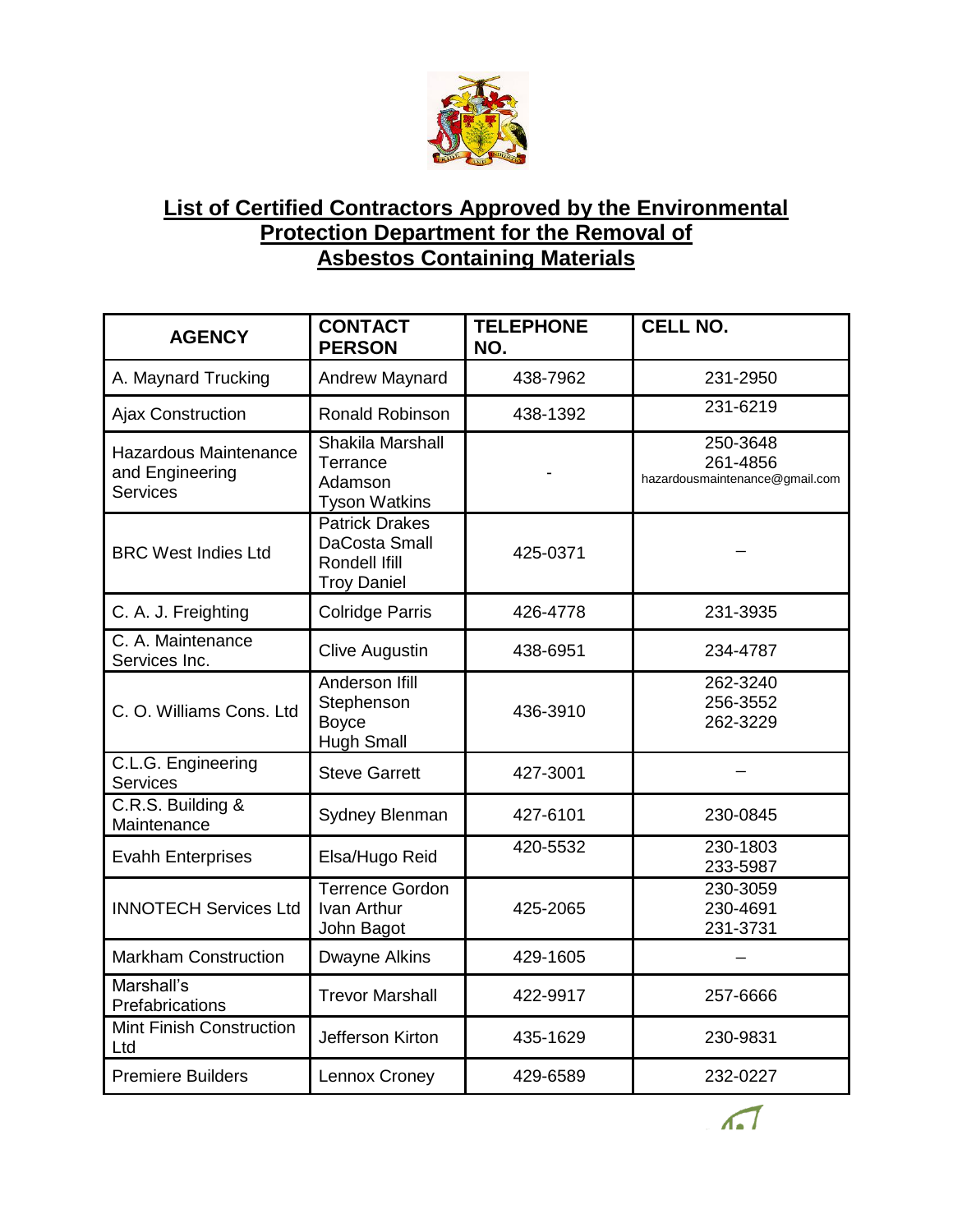| R & K Construction                           | <b>Kenrick Arthur</b>                                                                         | 423-3493 | 231-6727                         |
|----------------------------------------------|-----------------------------------------------------------------------------------------------|----------|----------------------------------|
| R. M. S. Construction                        | Michael Skeete                                                                                | 420-5485 | 230-1894                         |
| <b>REA Envirohealth Int'l</b>                | Harold Oxley<br>D. Patrick Tull<br>Lisa Barrow-<br>Weekes<br><b>Erwin Collymore</b>           | 228-0634 | 251-7830<br>263-6191<br>240-7233 |
| <b>Rotherley Construction</b><br>Inc.        | <b>Roger Gall</b>                                                                             | 425-0950 |                                  |
| Roy Ward                                     | General<br>Contractor                                                                         |          | 248-3997                         |
| <b>Structural Systems Ltd</b>                | <b>Nicholas</b><br>Shepherd<br><b>Alfred Phillips</b><br>Rawle Hood<br>Reynold<br>Scantlebury | 425-2000 |                                  |
| T & T Freighting and<br>Rentals              | <b>Terry Toppin</b>                                                                           | 422-3493 | 231-8954                         |
| <b>TMK Consulting</b><br><b>Services</b>     | <b>Trevor King</b>                                                                            | 436-4641 | 233-7724                         |
| T. A. Williams<br><b>Mechanical Services</b> | <b>Trevor Williams</b>                                                                        | 424-7610 | 828-8725                         |
| <b>Troy Blackman</b>                         | General<br>Contractor                                                                         |          | 249-4180                         |
| Williams Industries Ltd.                     | Jason Pinto<br><b>Ronald Hinds</b><br><b>Kenneth Ellis</b><br>Leonard<br><b>Blackman</b>      | 425-2000 |                                  |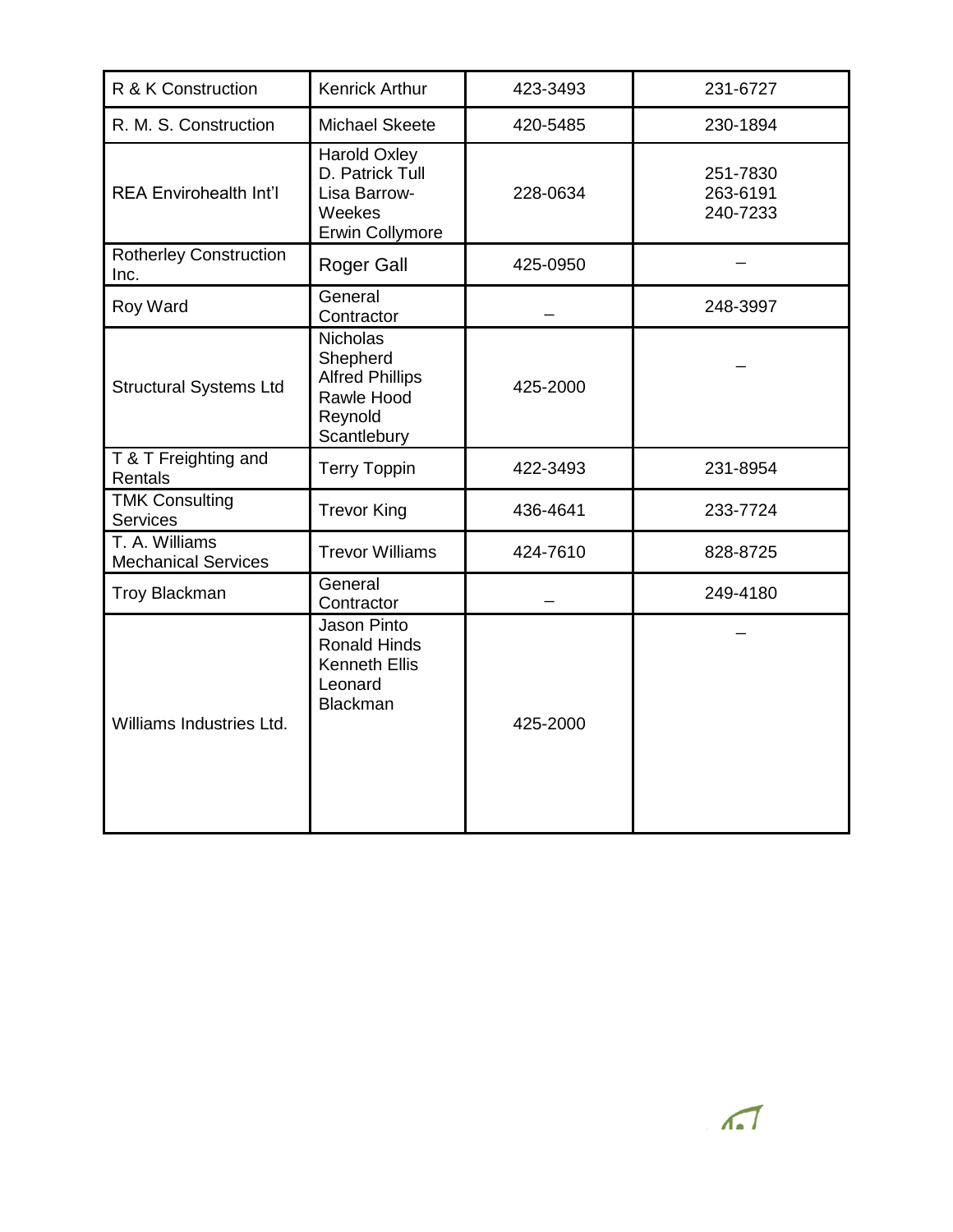## Additional List of Contractors Approved by the Environmental Protection Department for the removal of Asbestos Containing Materials

| <b>AGENCY</b>                 | <b>CONTACT PERSON</b>    | assestos contamina materiais<br>TELEPHONE NO. | CELL NO.      |
|-------------------------------|--------------------------|-----------------------------------------------|---------------|
| <b>MBA Construction</b>       | Maurice Bourne           |                                               | 231-8924      |
| <b>Genesis Construction</b>   | <b>Joel Gittens</b>      | 271-4456                                      | 836-2409      |
| T.D Trotman Building          | Patrick Trotman          | 228-5361                                      |               |
|                               |                          |                                               |               |
| Works                         |                          |                                               |               |
| R & k Building                | Ricardo Deshong          | 434-0861                                      | 257-8880      |
| Maintenance                   |                          |                                               |               |
| Sol Caribbean                 | Ryan Luke                |                                               | 253-4805      |
|                               | Natasha Joseph           |                                               | 234-4839      |
|                               | Neville Alleyne          |                                               | 253-3174      |
|                               | Donovan Russell          |                                               | 254-4809      |
| A& B Pest Control             | Sarisa King              | 426-3612                                      |               |
|                               | <b>Adrian Best</b>       |                                               |               |
| <b>Hazo Construction</b>      | Hazo Bourne              |                                               | 231-8936      |
|                               | Adrianna Bourne          |                                               | 264-3170      |
| <b>Taylor Mate Services</b>   | <b>Troy Taylor</b>       | 426-5549                                      | 242-1347      |
| Inc.                          |                          |                                               |               |
| Pioneer Group                 | <b>Delisle Stoute</b>    | 420-2992                                      | 248-4843      |
| Investors Ltd.                |                          |                                               |               |
| Franklyn Property             | Anthony Franklyn         |                                               | 254-2510      |
| Maintenance                   |                          |                                               | 833-9055      |
| Springmore                    | Ian Padmore              |                                               | 234-5691      |
| Construction                  |                          |                                               |               |
| <b>Tida Building Services</b> | <b>Timothy Bowen</b>     | 439-1403                                      |               |
| Rural Development             | <b>Gabriel Boyce</b>     |                                               |               |
| RGW Consultant Inc.           | <b>Trevor Applewaite</b> |                                               | 230-7725      |
| C.O. Williams                 | <b>Adrian Mayers</b>     |                                               | 262-3228      |
| Construction                  | Mark Atwell              |                                               | 262-3263      |
|                               | Richard Evelyn           |                                               | 262-3238      |
|                               | <b>Dwight Cummins</b>    |                                               | $-262 - 3201$ |
| <b>National Housing</b>       | lan Foster               | 467-6316                                      | 280-0053      |
| Corporation                   |                          |                                               |               |
| L. Nedd Building              | Lawry Nedd               |                                               |               |
| Services                      |                          |                                               |               |
|                               | Chris Bhanan             |                                               |               |
|                               |                          |                                               |               |
| Chris Bhajan<br>Construction  |                          |                                               |               |

 $\sqrt{2}$